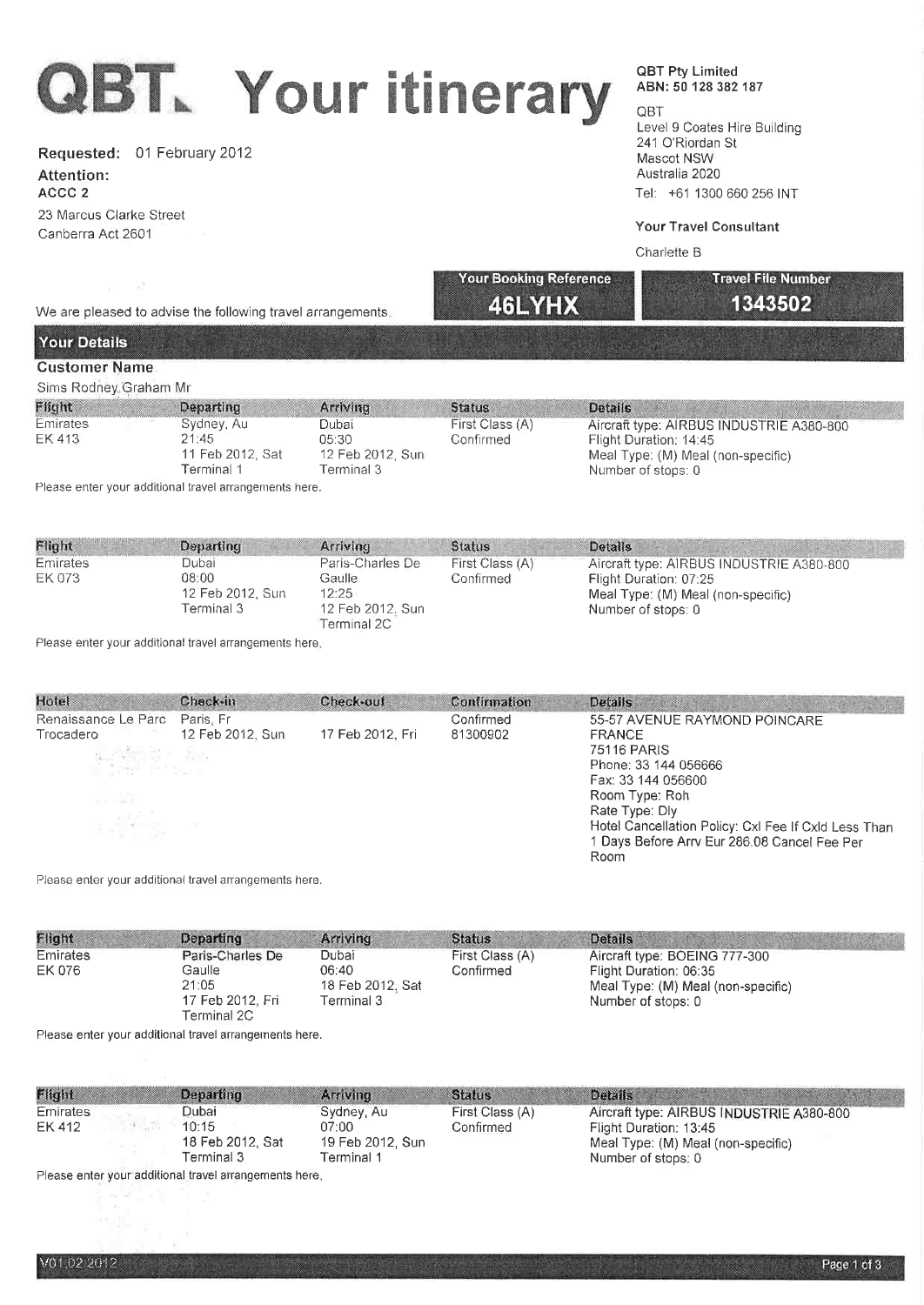

01 February 2012 Itinerary Requested:

| Pricing Description (Service fees are excluded)           | Curr | Price     | Tax.   | GS <sub>1</sub> | Total     |
|-----------------------------------------------------------|------|-----------|--------|-----------------|-----------|
| Air Fare (SYD/DXB/CDG/DXB/SYD) for Sims Rodney Graham Mr  | AUD. | 11,600.00 | 209.96 | 0.00            | 11.809.96 |
| Hotel: Renaissance Le Parc Trocadero(12/02/2012 Check-In) | EUR  | 1.395.00  | 0.00   | 0.001           | 1,395.00  |

(Note: All prices are subject to change prior to final payment being received. Non-AIR products are reported in total price only and do not have tax and GST breakdown.)

#### Additional Information (Please read your itinerary carefully)

#### **Customer Remark**

 $2222222222222$  $---FK$ **CHANGES PERMITTED** CANCELLATIONS PERMITTED CONATCT YOUR CONSULTANT FOR FURTHER DETAILS §§§TICKETING DUE 03FEB12 **Fare Conditions** 0000000000000

Please contact your travel consultant for details of full Fare conditions for this itinerary.

#### Check In (International):

- For international flights departing from Australia, and domestic sectors of flights departing from international terminals - make sure you have checked in by the check-in deadline specified in your airline documentation, or if no deadline is specified, then at least 120 minutes prior to scheduled departure for Economy Class or at least 90 minutes prior to scheduled departure for First or Business Class. Failure to do so may result in cancellation of your reservation.

#### Reconfirmation:

- We suggest that onward reservations and flight times are reconfirmed 72 hours prior to departure as policies differ between airlines and failure to do so may result in the cancellation of your reservation.

#### Electronic Tickets:

- Photo Identification is required when travelling on an electronic ticket. Failure to ensure the full booking name matches the photo identification may result in cancellation fees and/or loss of reservation.

#### Booking Changes:

- Please call +61 1300 660 256 INT for changes to your booking at anytime and please advise this office if you do not use your ticket so that we may rebook or process a refund if applicable.

#### No Show / Cancellation Fees:

- See the fare conditions above for the relevant rules relating to your airfare. No show and cancellation fees may apply to hotels and car rental bookings on your itinerary. Generally hotels and car rentals need to be cancelled at least 24 hours prior to check-in, so please notify the relevant service provider if you will not be able to use the booking in order to minimise any fees that may be payable.

#### Seating & Meals:

- Any seating and meal requests shown on your itinerary are subject to confirmation upon check in.

# Passport:

- A valid passport is required for international travel. Immigration authorities may refuse entry if you have less than 6 months validity on your passport. Ensure the name on this itinerary matches the passport name because if it does not, you may be refused travel. Please advise your travel consultant if you are not travelling on an Australian passport as you may require a re-entry visa for Australia.

#### Visas / Travel Warnings:

- Please ensure you have any applicable Visas for the countries you are visiting or transiting. It is your responsibility to obtain correct Visas documentation. Visa information can be obtained from www.visalink.com.au or by contacting your travel consultant for information. It is also recommended that you check www.smartraveller.gov.au for health and consular travel warnings for all destinations.

# **Contact Details:**

- Please provide local phone contact numbers for stopover cities.

# Travel Insurance: